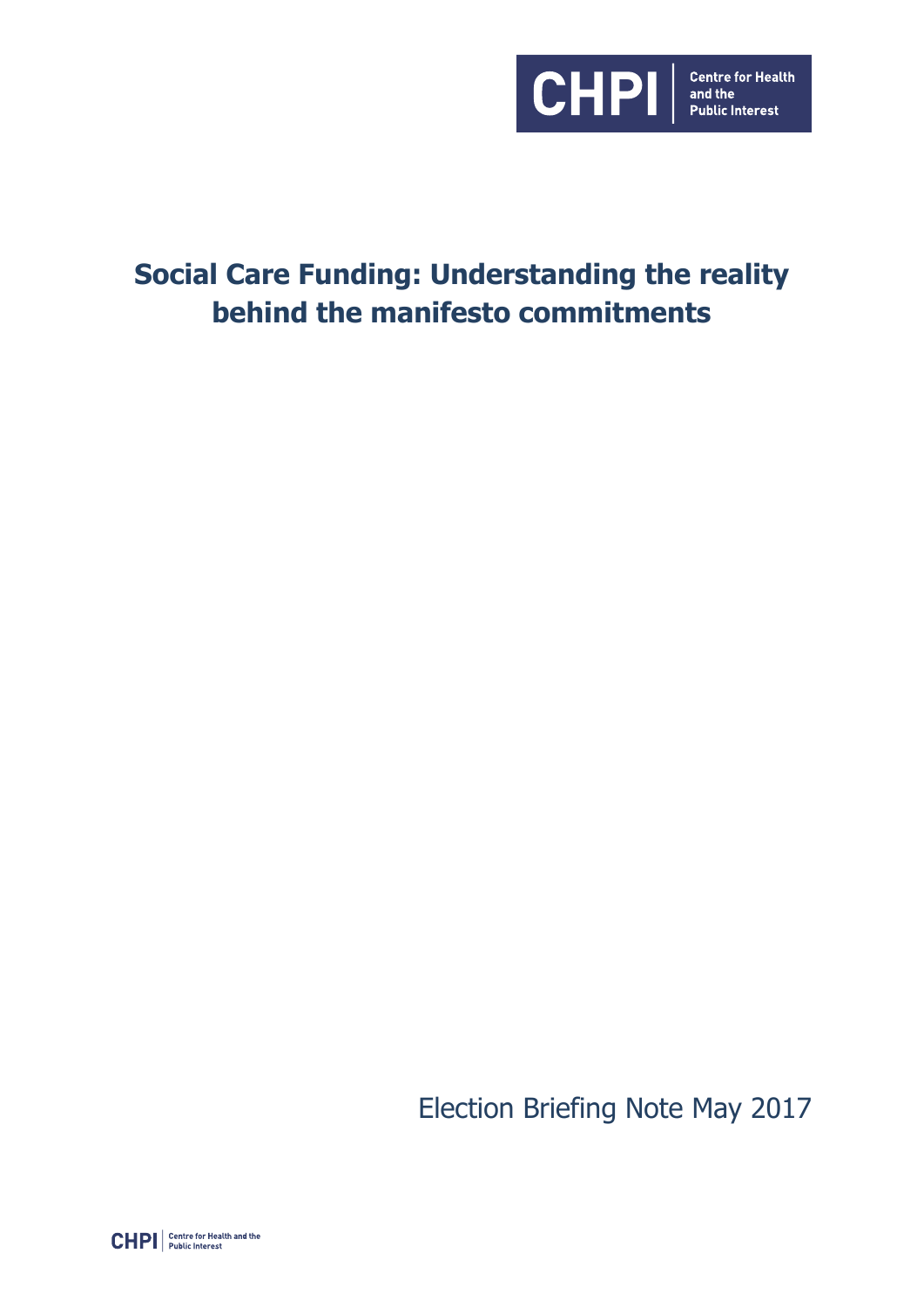#### **Summary**

- The current amount of public expenditure on social care for older people in England each year is less than 0.5% of GDP. To put this in context, the UK currently spends around 2% of GDP on armaments and defence and 0.7% of GDP on foreign aid.
- The manifesto commitments of all the 3 major parties on social care mean that publicly-funded social care will remain highly rationed over the next 5 years and will only be available to those older people with the most substantial care needs.
- It is unclear whether the spending commitments made by any of the major parties will even sustain this already very low level of service coverage. As things stand local authorities will need around an extra £2.5bn year by 2020 to continue to provide a highly rationed service. The number of people receiving publicly funded social care has fallen despite the fact that the population is growing older and living longer.
- All 3 major parties are now committed to introducing a "cap" on how much an individual should pay towards their own social care costs (hitherto known as the Dilnot cap).
- In 2013 the Department of Health estimated that the Dilnot cap (if set at £72K) would cost the tax payer £2bn a year, that it would cost around £200m a year to administer (involving the additional assessment of 500,000 people) and that it would only benefit 100,000 people with significant assets.
- Most importantly, the implementation of the cap would not lead to the expansion of publicly social care to cover those with moderate care needs and so would do little to reduce the burden on the NHS or on informal carers or improve the lives of many older people.
- This briefing note shows that only by injecting a substantial amount of public funds into the care system will social care become a service which enhances the lives and independence of our older people. Capping care costs would benefit a relatively small number of people and would have little impact on either the quality or the availability of care.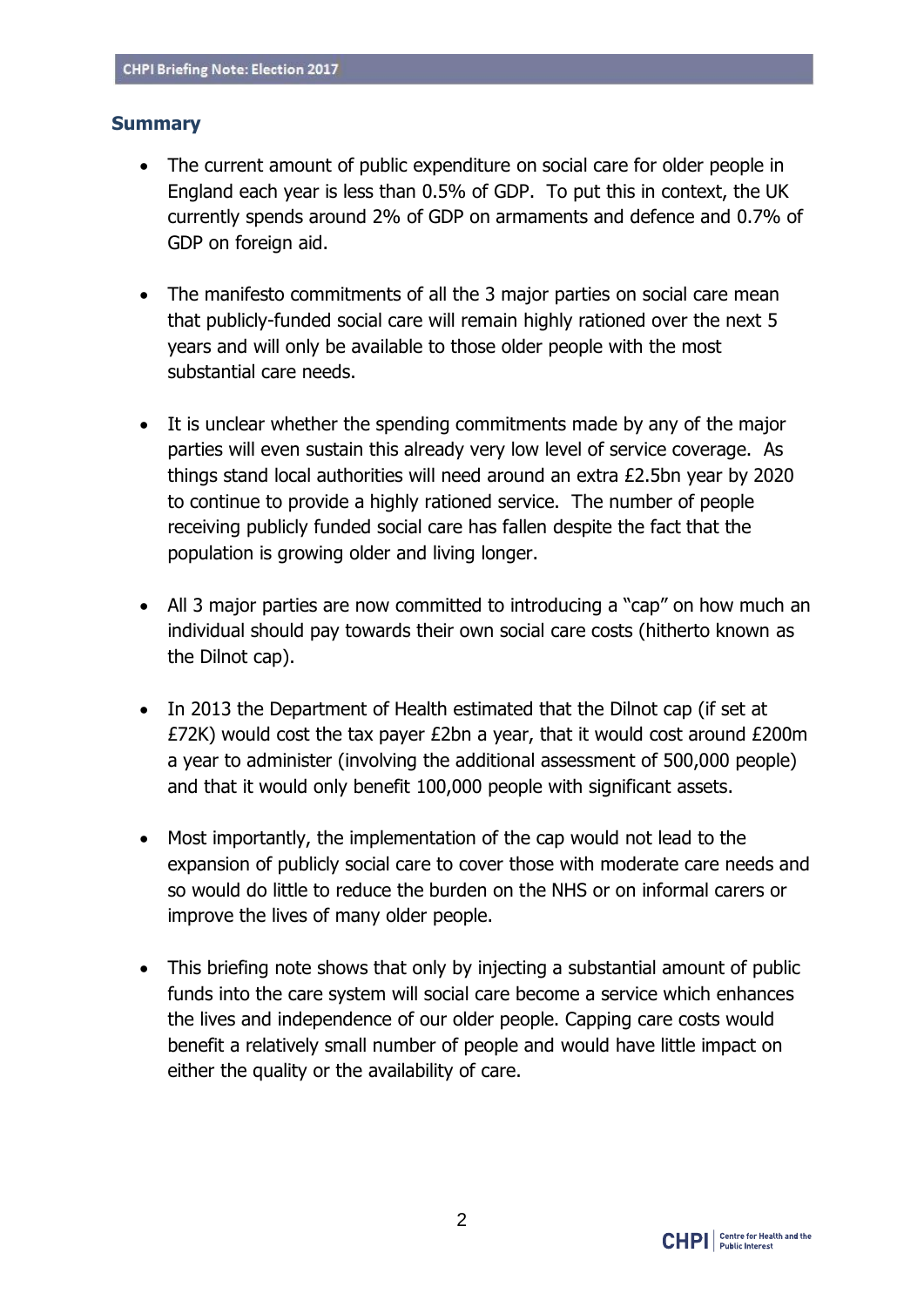#### **Introduction**

- 1. The Conservative Party's manifesto proposals have put the funding of social care at the heart of the election debate. However, the narrow – and sometimes ill informed – commentary by the media has allowed politicians from all the major parties to avoid answering serious questions about how they will tackle the real crisis in social care and has allowed them to sidestep awkward questions about how much their proposed solutions will cost the taxpayer and who they will benefit. This briefing note sets out:
	- The nature of the social care funding crisis
	- The causes of the crisis
	- An assessment of the solutions proposed by the 3 major parties, what they are likely to cost and who they will benefit.

### **The social care crisis**

- 2. The crisis in social care which the manifesto commitments seek to tackle is not something which will hit in 10 years time, it is happening right now.<sup>1</sup> It is a crisis where local authorities are estimating that they will need an extra £2.5bn a year in 3 years time just to continue providing the existing highly restrictive level of care to people; where gaining access to local authority funded care is impossible for all but the most dependent older people, and where both care homes and home care providers regularly go bust.<sup>2</sup>
- 3. It is a crisis where the workforce which provides highly intimate care services to mainly older people often receives little or no formal training and often earns less than the minimum wage. For those older people who are able to access local authority funded care at home, their time with a care worker is often rationed to just 15 minutes, whilst for those who receive care in a

<sup>&</sup>lt;sup>1</sup> This briefing note focuses on the issues relating to social care for older people, however, it should be noted that people under 65 also receive a significant amount of social care; 18 – 64 year olds receive around £6.5 billion a year. The social care funding gap set out here includes the gap between what local authorities need to provide all the social care for their local populations and not just for older people

<sup>&</sup>lt;sup>2</sup> The extent of the exact gap in social care funding is the subject of some debate. The Association of Directors of Social Services estimate that by 2019/2020 that around £2.6bn will need to be funded whilst the Health Foundation, Kings Fund and the Nuffield Trust estimate that the total funding needed will be £2.4bn to £2.8bn. These estimates assume that care will be restricted to only those in need of substantial care and attention and that they will fund the cost of the new national living wage. They also refer to the entire costs of adult social care and not just for those over 65. See this excellent summary here from Adam Roberts Public Finance March 2017[: http://www.publicfinance.co.uk/opinion/2017/03/how-big](http://www.publicfinance.co.uk/opinion/2017/03/how-big-social-care-funding-gap)[social-care-funding-gap](http://www.publicfinance.co.uk/opinion/2017/03/how-big-social-care-funding-gap)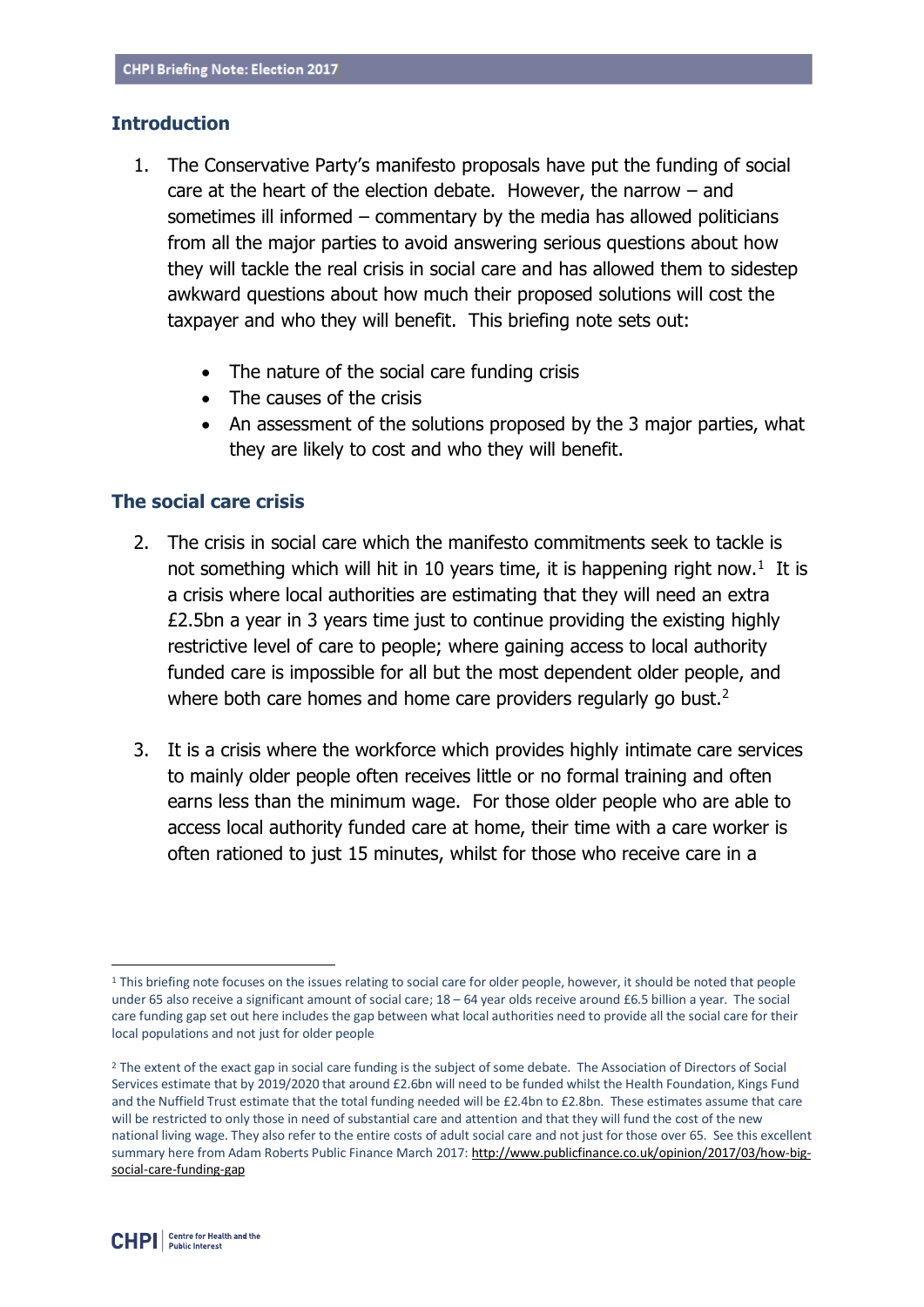residential care home around 25% of the care homes in England are rated inadequate by the care home regulator. $3$ 

- 4. For those whose needs are not met by the local authority and who fund their care themselves out of their own income, they too experience the same problems with poor quality of care. However, because many care homes would not survive if they relied only on the poor levels of funding from local authorities, these self-funders are often charged almost 50% a week more than local authority residents and so in effect subsidise the cost of their care. $4$ The restrictions on the availability of state-funded care for older people places a significant burden on the so-called informal workforce, mainly female family members who have to take time out of work to care for their relatives.
- 5. In and of itself this is a crisis which affects hundreds of thousands of people and their families each day, but it also has significant consequences for the NHS. A major reason why hospital A&E departments are regularly overwhelmed and why hospital beds cannot be freed up is that local authorities do not have enough money to provide care to large numbers of older people, even those that they deem to meet their highly restrictive criteria. Thus as the social care crisis deepens so too does the crisis in the NHS.

### **The making of the social care crisis**

6. The source of this crisis lies in three facts about social care provision which appear to be poorly understood by the media.

"Publicly funded social care has been rationed due to budget cuts and so is now limited to those who are most in need"

7. The first is that social care which is provided to older people has always been a responsibility of local authorities, not the NHS, and since the 1960s has been increasingly restricted only to those who have very significant care needs.<sup>5</sup> This means that in order to get local authority-funded social care an individual now needs to be highly dependent, with very high care needs. In an under-reported move in 2015 the Coalition government introduced

<sup>&</sup>lt;sup>3</sup> The Leonard Cheshire Disability found in 2013 that 6 out of 10 local authorities were commissioning home care in 15 minute slots see here[: https://www.leonardcheshire.org/sites/default/files/15%20min%20care%20report%20final.pdf](https://www.leonardcheshire.org/sites/default/files/15%20min%20care%20report%20final.pdf)

<sup>4</sup> Laing Buisson (2015), Care of Older People: UK Market Report 27th Edition.

<sup>5</sup> See Allyson Pollock, Colin Leys, David Price, David Rowland and Shamini Gnani Chapter 7 Long Term Care for Older People NHS PLC Verso 2004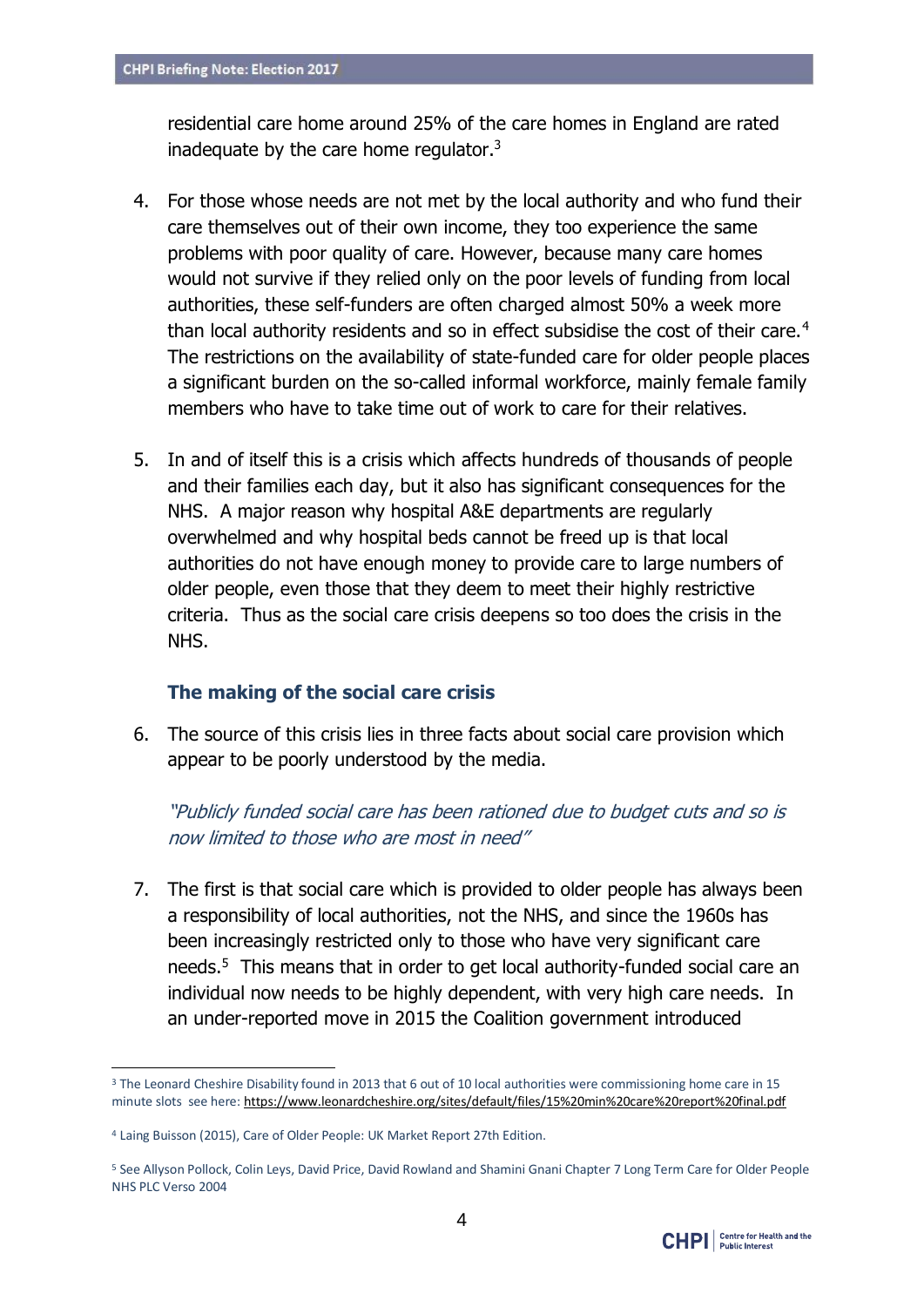national minimum eligibility criteria to ration social care only to the most in need – in order to qualify an individual needs to have 'substantial' care needs  $-$  anyone deemed less needy than this must fund their own care.  $6$ 

- 8. Although the demand and the costs to local authorities in providing social care have increased – due to an aging population – central government payments to local authorities have actually reduced by 9% in real terms between 2009/10 and 2014/15.<sup>7</sup> This means that rather than being a service to assist older people to stay well and active and out of hospital, social care is a service now focused on those who have experienced a major crisis in their lives for example, following a stroke or a fall or due to the worst aspects of dementia.
- 9. And because of the funding cuts from central government, local authorities are struggling to pay for even this highly rationed form of care. The Nuffield Trust, the Kings Fund and the Health Foundation estimate that the number of older people receiving care has shrunk by  $400,000$  in 5 years. $8$  This has particularly affected those types of community care such as meals on wheels or home care which can have the most impact on the independence and well being of older people (see figure 4.4 below)



(Source: Health Foundation 'Focus on: Social Care for older people' Ismail, Thorlby, Holder 2014)

[https://www.kingsfund.org.uk/sites/files/kf/field/field\\_publication\\_file/Autumn\\_Statement\\_Kings\\_Fund\\_Nov\\_2016\\_3.pdf](https://www.kingsfund.org.uk/sites/files/kf/field/field_publication_file/Autumn_Statement_Kings_Fund_Nov_2016_3.pdf)

<u>.</u>

<sup>6</sup> The Care and Support (Eligibility Criteria) Regulations 2015 [http://www.legislation.gov.uk/uksi/2015/313/pdfs/uksi\\_20150313\\_en.pdf](http://www.legislation.gov.uk/uksi/2015/313/pdfs/uksi_20150313_en.pdf)

<sup>7</sup> National Statistics and NHS Digital Personal Social Services: Expenditure and Unit Costs England 2015-16 October 2016 <http://www.content.digital.nhs.uk/catalogue/PUB22240/pss-exp-eng-15-16-fin-rep.pdf>

<sup>8</sup> The Kings Fund, the Nuffield Trust and the Health Foundation 'The Autumn Statement Joint statement on health and social care'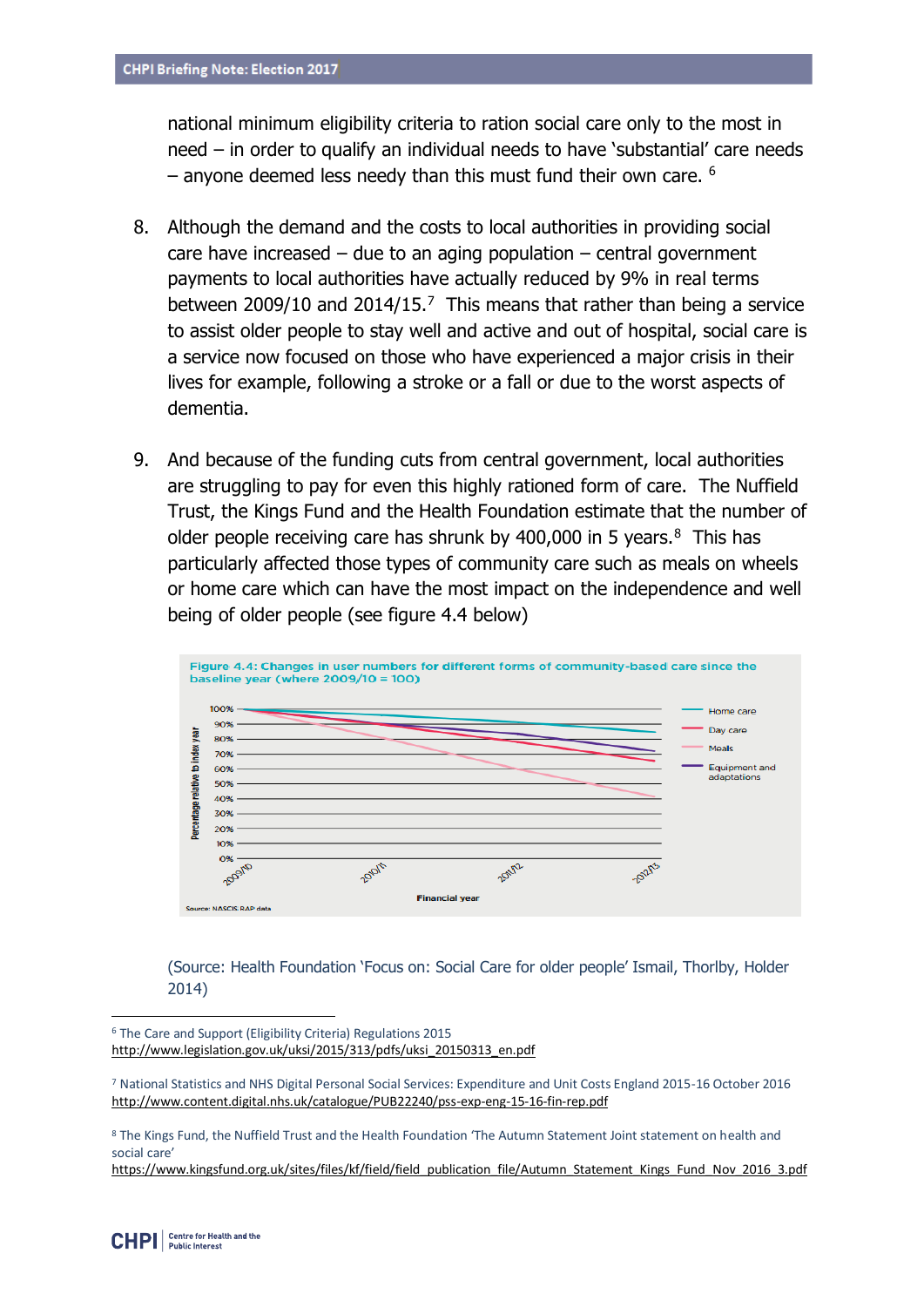<u>.</u>

10. Finally, the share of GDP which goes into public funding of social care for older people each year in England is less than  $0.5\%$ <sup>9</sup>. To put this in some context, the UK currently spends around 2% of GDP on defence and armaments and 0.7% on international aid.

"Social care funding – unlike the NHS - has always relied on a form of "death taxes". Because property values have increased and government has cut funding, the amount paid by older people towards their care has gone up."

- 11. The second key fact about the social care crisis which has often been overlooked by the media is that large numbers of highly dependent older people have been denied access to state funded care because of their existing assets (usually their home) and their income (usually their pension) for many years.
- 12. Charging individuals for their care, is not a new phenomenon, nor is taking their house from them after their death to fund residential care, as this has been part of the way social care has been funded going back to the National Assistance Act 1948. Whilst charging has become more common in recent decades – again due to local authority budget cuts – it is not new. For example, a survey in 2001 found that around 70,000 older people had sold their homes in order to fund their care. $10$  So "death taxes" of the type being referred to in the media to pay for care are not a new phenomenon. In fact the latest survey of local authorities shows that councils have a claim against the homes of older people to pay for their care worth around  $E72m$ .  $^{11}$
- 13. However, charging older people for social care has become increasingly more common as more people have been assessed as having too much money or their houses have increased in prices sufficiently for them to be deemed ineligible to receive state funded care.

<sup>9</sup> Raphael Wittenberg and Bo Hu 'Projections of Demand for and Costs of Social Care for Older People and Younger Adults in England, 2015' Personal Social Services Research Unit PSSRU Discussion Paper 2900 September 2015 <http://www.pssru.ac.uk/pdf/DP2900.pdf>

<sup>&</sup>lt;sup>10</sup> A survey of the number of people forced to sell their homes to pay for nursing or residential care, Liberal Democrats 2001

<sup>11</sup> National Statistics and NHS Digital Personal Social Services: 'Expenditure and Unit Costs England 2015-16' October 2016 See Appendix [A http://www.content.digital.nhs.uk/catalogue/PUB22240/pss-exp-eng-15-16-fin-rep.pdf](http://www.content.digital.nhs.uk/catalogue/PUB22240/pss-exp-eng-15-16-fin-rep.pdf)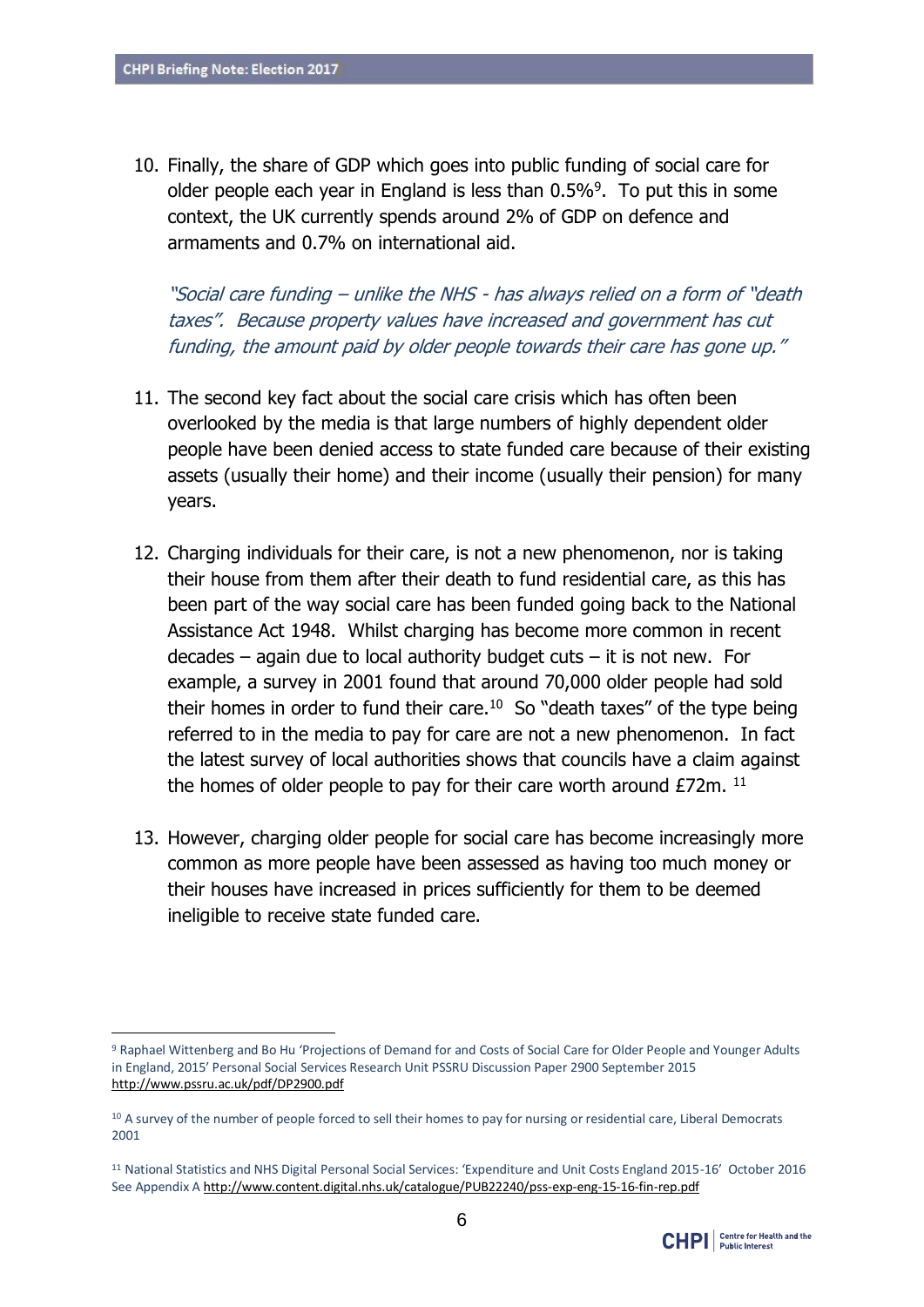"Privatisation and the market in social care have been used to keep costs down to the bare minimum."

- 14. The third fact about social care which is seemingly little understood is that in order to provide it as cheaply as possible local authorities have been under significant pressure from government to contract out the provision of care services to the private sector. As a result, over 90% of both home care (domiciliary care) and residential care (care homes) is now provided by the private sector. Through using private providers, who generally tend to pay workers less, and through getting private providers to compete with other on the basis of price, cash-strapped local authorities have sought to keep the rising costs of providing social care down to the bare minimum. <sup>12</sup>
- 15. Such an approach has driven down the quality of care (and resulted in the notorious 15-minute time slots), but it has also brought many care homes and domiciliary care companies to the point of bankruptcy.

# **The response of the 3 main parties to the crisis – who benefits and how much is it likely to cost?**

16. The response of the 3 main parties to the social care crisis can be broken down into two parts: providing some additional funds to just about maintain a highly restrictive service, and protecting the assets and wealth of a small number of richer older people.

"The 3 main parties are committed to keeping social care as a residual service for only those with substantial needs."

17. In order to address the crisis in social care and the impact that this is having on the NHS and informal carers, a significant injection of funds is needed: to improve the quality of care available, to pay the workforce properly, but also to expand the number of people who receive state-funded care so that social care moves beyond being a service reserved for those with significant care needs to one which genuinely enhances the lives of older people and prevents them from entering into ill health and hospital prematurely. A well funded service could prevent another large-scale collapse of a care home chain, which the government predicts is highly likely to happen in the next 5 years,

 $12$  Centre for Health and the Public Interest "The future of the NHS – lessons from the market in social care in England" October 201[3 https://chpi.org.uk/wp-content/uploads/2013/10/CHPI-Lessons-from-the-social-care-market-October-](https://chpi.org.uk/wp-content/uploads/2013/10/CHPI-Lessons-from-the-social-care-market-October-2013.pdf)[2013.pdf](https://chpi.org.uk/wp-content/uploads/2013/10/CHPI-Lessons-from-the-social-care-market-October-2013.pdf)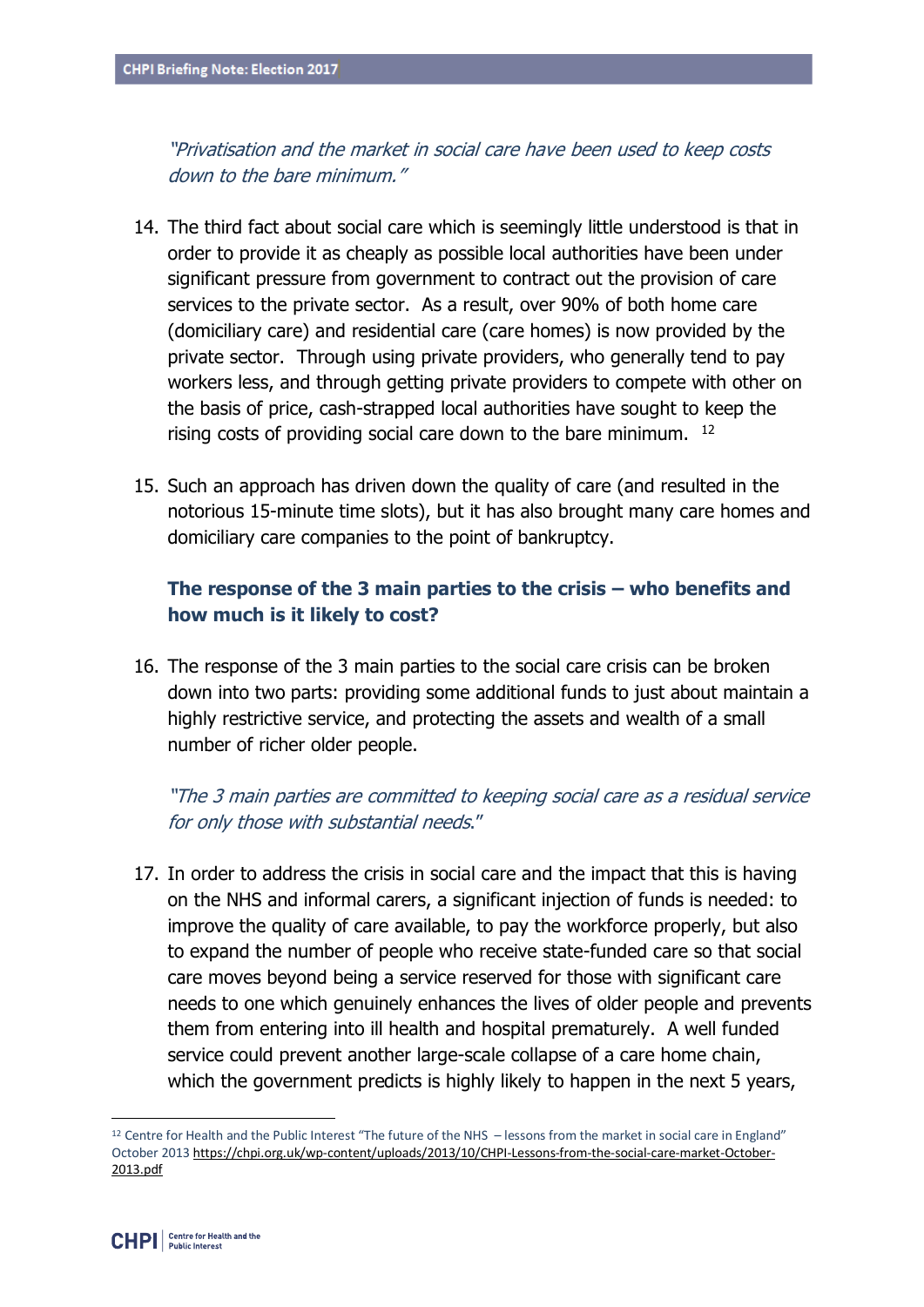and prevent home care operators from cancelling their contracts with local authorities.<sup>13</sup>

- 18. However, none of the 3 main party manifestos gets close to addressing (or even recognising) this need. The Labour Party does pledge to increase the amount of funding going into social care  $-$  by £8 billion over the course of the Parliament – with the aim that this will fund the increase in wages for the sector and end 15-minute care slots for those receiving home care. However, this is just about the amount necessary to fill the shortfall of £2.5bn which has arisen due to the funding cuts made under the previous two governments. As a result, Labour's funding commitment would still only be sufficient to fund public care to older people with high care needs. Whilst it promises to do away with the 15-minute care slots and fund the national living wage for care workers, it is unclear how it could achieve this with such a small increase in funding.<sup>14</sup>
- 19. The Liberal Democrats promise to spend an additional £6bn over the course of the Parliament, but this is to go on both the NHS and on social care so it is not clear whether its funding proposals would meet the existing social care shortfall. The Conservative manifesto makes no statement about additional resources to fund social care other than the additional £2bn over 3 years which has already been committed in the last budget before the election.<sup>15</sup>
- 20. As a result all 3 major parties fall short in promising to fund anything above the current bare minimum of social care provision.

"The 3 main parties are all committed in some way to protecting the assets and wealth of mainly richer older people"

21. However, what the 3 major parties are now all committed to is insulating older people and their families from the worry of having to pay for social care. All 3 major parties are now committed to introducing the social care funding approach similar to that recommended by Andrew Dilnot in 2011. This approach is to cap an individual's liability to pay for social care at a certain level - after which point the state will pick up the bill – as well as to increase

<sup>13</sup> The Guardian 'Care contracts cancelled at 95 UK councils in funding squeeze' 20<sup>th</sup> March 2017 https://www.theguardian.com/society[/2017/mar/20/care-contracts-cancelled-at-95-uk-councils-in-funding-squeeze](https://www.theguardian.com/society/2017/mar/20/care-contracts-cancelled-at-95-uk-councils-in-funding-squeeze)

<sup>&</sup>lt;sup>14</sup> The Labour Party Manifesto 201[7 http://www.labour.org.uk/page/-/Images/manifesto-](http://www.labour.org.uk/page/-/Images/manifesto-2017/Labour%20Manifesto%202017.pdf)[2017/Labour%20Manifesto%202017.pdf](http://www.labour.org.uk/page/-/Images/manifesto-2017/Labour%20Manifesto%202017.pdf)

<sup>15</sup> The Conservative Party Manifesto 201[7 https://s3.eu-west-2.amazonaws.com/manifesto2017/Manifesto2017.pdf](https://s3.eu-west-2.amazonaws.com/manifesto2017/Manifesto2017.pdf)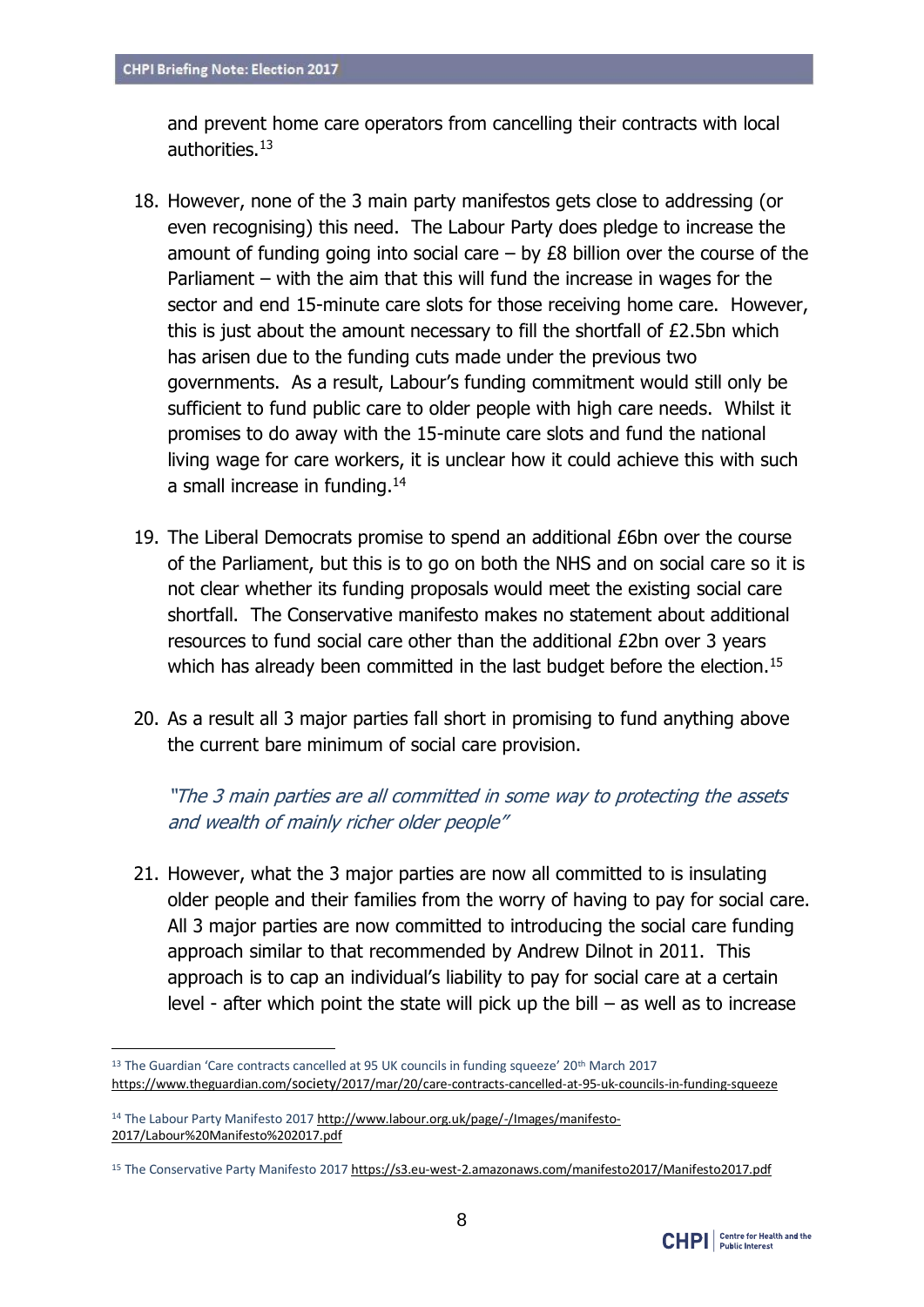the amount that an individual can keep before having to contribute to the cost of their care.

- 22. Whilst none of the major parties has said what level the cap should be set at there is an existing analysis undertaken by the Department of Health which explains how the scheme works, how much it will cost and who will benefit.
- 23. In 2013, when the Coalition government legislated to introduce the "Dilnot cap", the Department of Health published an impact assessment which looked at the scheme and assumed that the cap on the total amount an individual would have to pay for their care would be around £72k. <sup>16</sup>
- 24. Interestingly, this impact assessment sets out that the overriding benefit of the policy is to create "peace of mind" amongst people as they entered old age as they would know that if they were to fall ill and need social care they would not be faced with "catastrophic" care costs as these would be capped at £72k level. It would also allow them to pass on £100k of their assets to their children. It does not aim to move publicly-funded social care from being a residual service to being something more comprehensive.
- 25. The cost of providing this "peace of mind" to people entering retirement was estimated in 2013 to be just under £10bn at 2011 prices over a 10-year period, plus an additional £2bn over the same period to administer the scheme. This works out at around £2bn a year at 2011 prices once the scheme is fully up and running. (see figure 8 taken from the DH impact assessment)

| £ billions, 10/11<br>prices                                  | 16/17 | 17/18 | 18/19 | 19/20 | 20/21 | 21/22 | 22/23 | 23/24 | 24/25 | 25/26 | <b>NPV</b> |
|--------------------------------------------------------------|-------|-------|-------|-------|-------|-------|-------|-------|-------|-------|------------|
| <b>Older People</b>                                          |       |       |       |       |       |       |       |       |       |       |            |
| Cap and means<br>test                                        | 0.36  | 0.35  | 0.36  | 1.15  | 1.32  | 1.46  | 1.62  | 1.75  | 1.85  | 1.94  | 9.98       |
| Assessment.<br>Case<br>Management and<br><b>Review Costs</b> | 0.21  | 0.22  | 0.22  | 0.23  | 0.24  | 0.24  | 0.25  | 0.26  | 0.28  | 0.29  | 2.05       |

Figure 8: Summary of costs

26. The Labour Party manifesto is the only manifesto which acknowledges that this policy will cost the taxpayer a significant amount. In fact, Labour's national care scheme – which appears to be mainly focused on introducing the proposals similar to those recommended by Dilnot – is said to cost around

<sup>16</sup> Norman Lamb MP 'Social Care Funding Impact Assessment' Department of Health 08 April 2013 [http://www.parliament.uk/documents/impact-](http://www.parliament.uk/documents/impact-assessments/ia13-14c.pdf)assessments/ia13-14c.pdf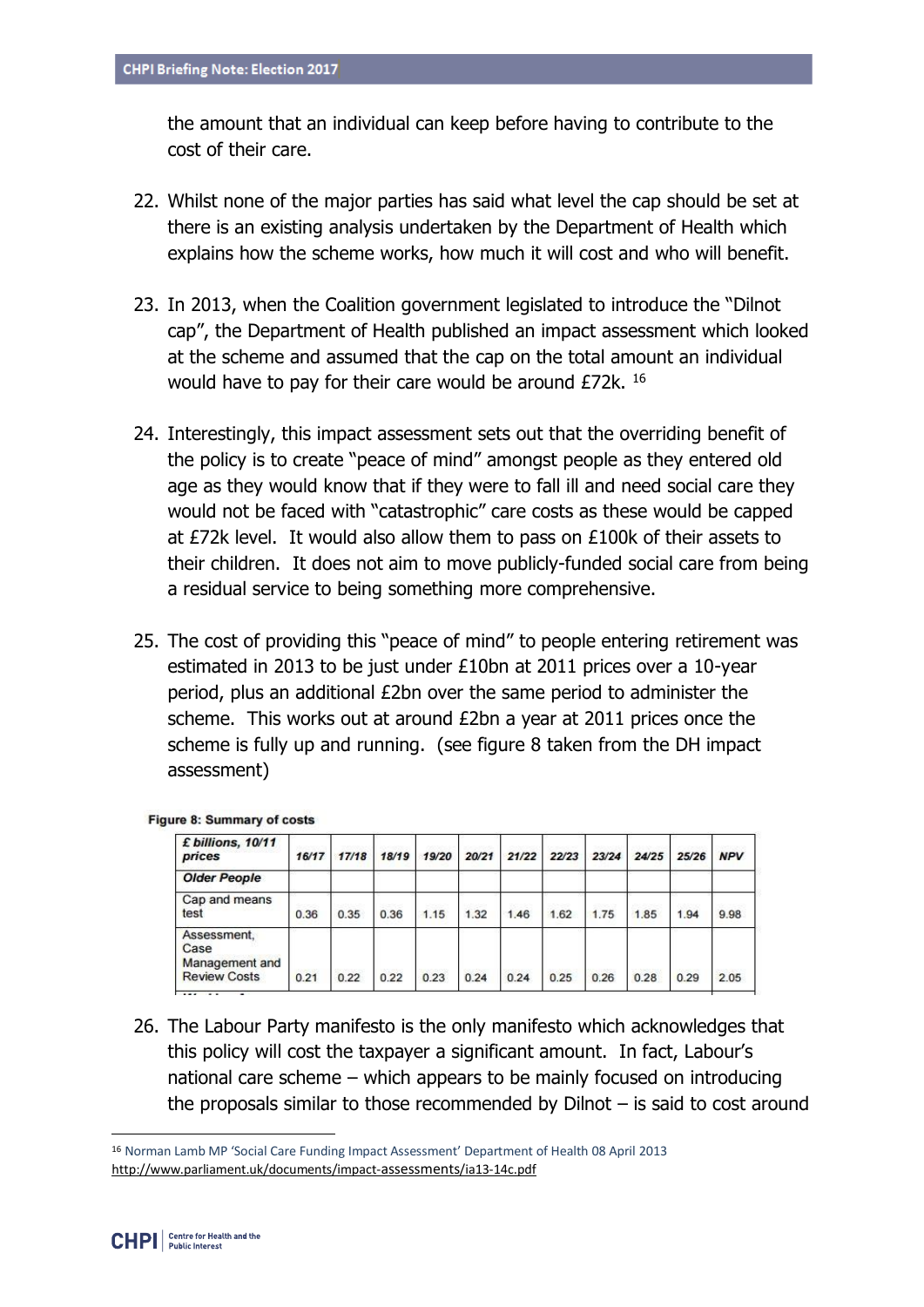1

 $£3$  billion a year.<sup>17</sup> Neither the Lib Dems nor the Conservatives set out what the financial impact of this approach will be.

- 27. The 2013 Department of Health impact assessment estimates that 10 years after the scheme is introduced this scheme will benefit an additional 100,000 people who would receive care which they would otherwise have had to pay for (see figure 7 below from the DH impact assessment).
- 28. What is not mentioned by any of the major parties in their manifestos is that a significant amount of money each year – around £200m, according to the impact assessment – would need to be spent just to assess the estimated 500,000 people who would come forward seeking to access care.<sup>18</sup> This assessment would involve calculating their wealth and the value of their housing assets - that is £200m which would not be spent on providing care but on local authority administrators.





29. Because the purpose of the Dilnot proposals is to expand state-funded social care to those deemed too wealthy to currently access it, the 2013 impact assessment shows that the scheme would disproportionately benefit those

<sup>&</sup>lt;sup>18</sup> This figure comes from the Department of Health consultation on the subject in 2013 [https://www.gov.uk/government/uploads/system/uploads/attachment\\_data/file/239393/CONSULTATION\\_CaringForOurF](https://www.gov.uk/government/uploads/system/uploads/attachment_data/file/239393/CONSULTATION_CaringForOurFuture_acc.pdf) [uture\\_acc.pdf](https://www.gov.uk/government/uploads/system/uploads/attachment_data/file/239393/CONSULTATION_CaringForOurFuture_acc.pdf)



<sup>&</sup>lt;sup>17</sup> The Labour Manifesto states – "In its first years, our service will require an additional £3 billion of public funds every year, enough to place a maximum limit on lifetime personal contributions to care costs, raise the asset threshold below which people are entitled to state support, and provide free end of life care."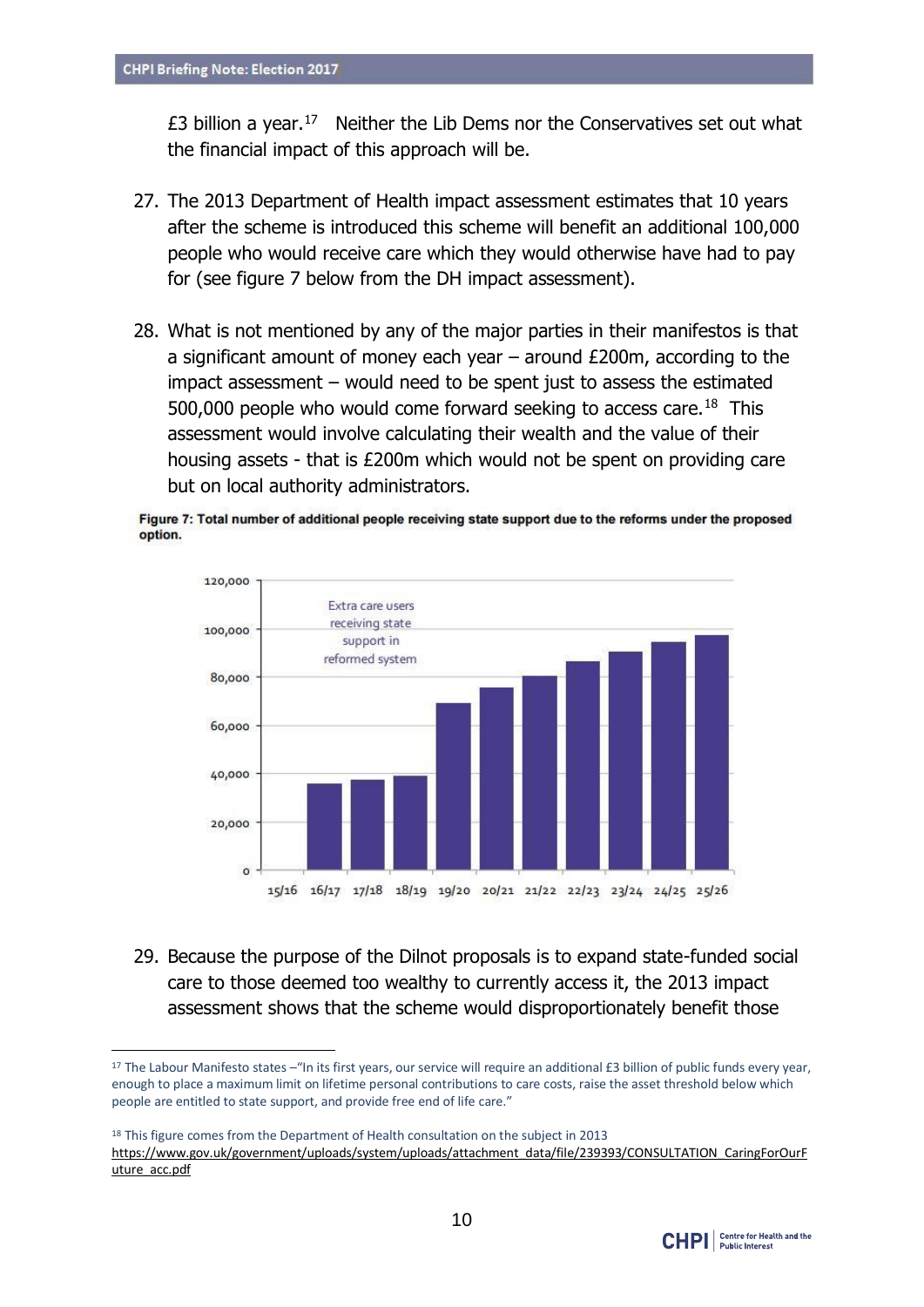with higher incomes and assets (the rich) compared to those with fewer assets (the poor) (see figure 11 from the DH impact assessment below) Or, as a further analysis found, by 2030 this would mean that the Dilnot Cap would be worth £52 per week (2010 prices) on average to care recipients aged 85+ in the highest quintile ( the richest group), compared with £20 per week for those in the lowest quintile (the poorest group). 19





- 30. Again, there is no assumption within this approach that the changes in funding arrangements would bring in any additional resources from charges on property or income. Instead the scheme assumes that the taxpayer will fund this additional £2bn a year. So the taxpayers' money which goes to protecting the assets of these 100k or so richer people will be money which is not available to fund or public services such as the NHS or schools.
- 31. So what would the taxpayer get for this £2bn a year? An increase in the number of people receiving social care who have lower care needs, so that the burden on the NHS can be reduced? An increase in the payment to care homes and home care operators, so that they can avoid bankruptcy and pay their staff the national living wage or invest in their training?
- 32. Unfortunately not. The costing done by the Department of Health assumes that state-funded care will still be restricted to those with very high care

<sup>19</sup> Ruth Hancock, Raphael Wittenberg, Bo Hu, Marcello Morciano and Adelina Comas-Herrera 'Long-term care funding in England: an analysis of the costs and distributional effects of potential reforms' Unit PSSRU Discussion Paper 2857 April 2013 www.pssru.ac.u[k http://www.lse.ac.uk/LSEHealthAndSocialCare/PDF/DP2857.pdf](http://www.lse.ac.uk/LSEHealthAndSocialCare/PDF/DP2857.pdf)